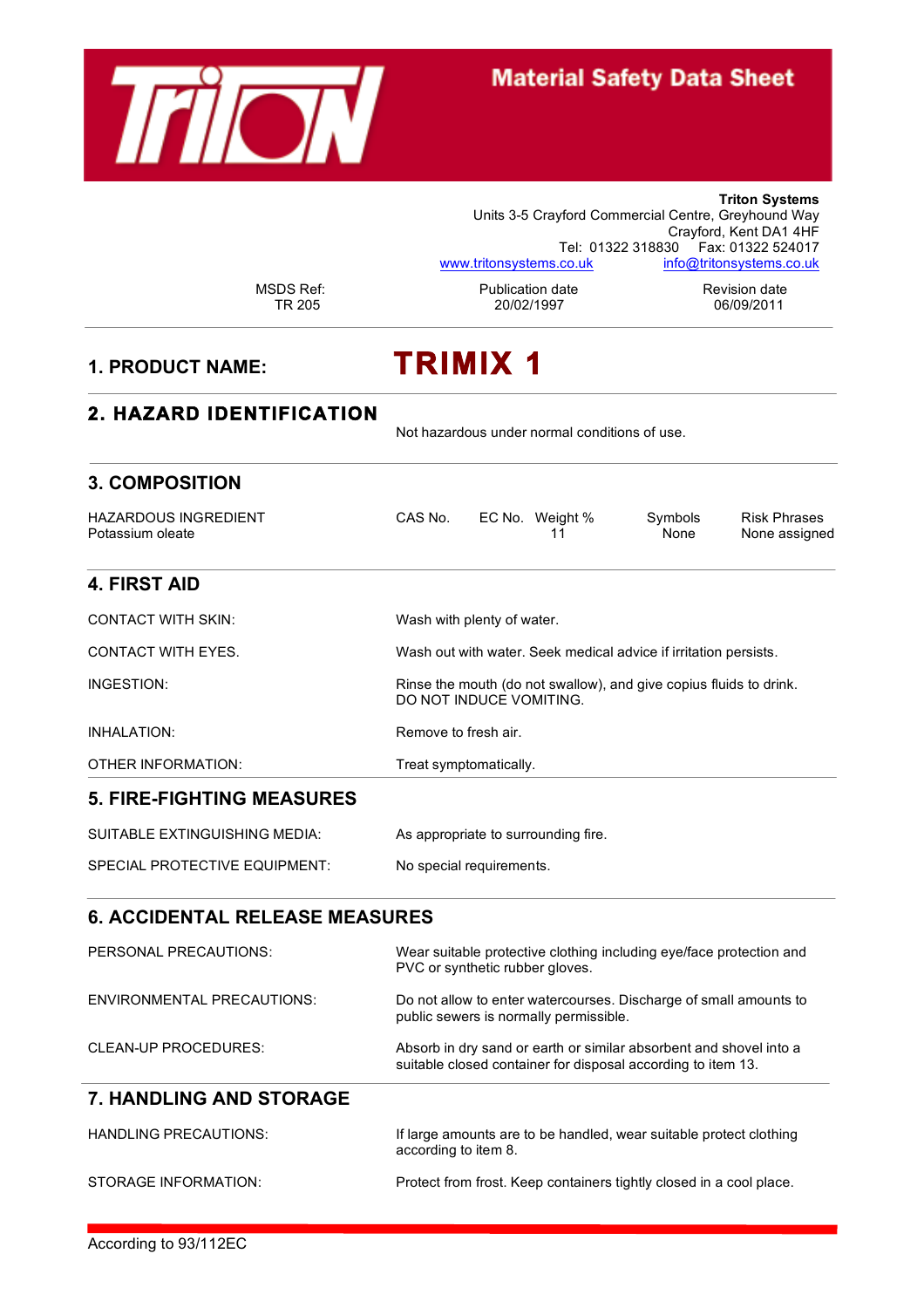

## **Material Safety Data Sheet**

#### **8. EXPOSURE CONTROLS / PERSONAL PROTECTION**

No special requirements for exposure control – observe normal industrial hygiene practices. If large quantities are handled, it is advisable to wear eye protection and PVC or rubber gloves.

EXPOSURE LIMITS None assigned in EH40

## **9. PHYSICAL AND CHEMICAL PROPERTIES**

| Appearance                         | Pale Blue Liquid                   | <b>Oxidising Properties</b>  | None                 |
|------------------------------------|------------------------------------|------------------------------|----------------------|
| Odour                              | Slight fatty odour                 | <b>Vapour Pressure</b>       | Not relevant         |
| pH                                 | 9                                  | Relative density             | $0.99 - 1.01$ (15°C) |
| <b>Boiling Point</b>               | $102^{\circ}$ C                    | <b>Bulk density</b>          | Not relevant         |
| <b>Melting Point</b>               | May separate at low<br>temperature | <b>Viscosity</b>             | As for water         |
| <b>Flash Point</b>                 | None                               | Solubility                   | Miscible in water    |
| Flammability /<br>autoflammability | Not Relevant                       | <b>Partition Coefficient</b> | No data              |
| <b>Explosive Properties:</b>       | No explosive                       | Other data                   |                      |

| Pale Blue Liquid                   | <b>Oxidising Properties</b>  | None                 |
|------------------------------------|------------------------------|----------------------|
| Slight fatty odour                 | Vapour Pressure              | Not relevant         |
| g                                  | Relative density             | $0.99 - 1.01$ (15°C) |
| $102^{\circ}$ C                    | <b>Bulk density</b>          | Not relevant         |
| May separate at low<br>temperature | <b>Viscosity</b>             | As for water         |
| None                               | Solubility                   | Miscible in water    |
| Not Relevant                       | <b>Partition Coefficient</b> | No data              |
| No explosive                       | Other data                   |                      |

#### **10. STABILITY / REACTIVITY**

STABILITY: Stable.

CONDITIONS TO AVOID: No special requirements

MATERIALS TO AVOID: No special requirements.

#### **11. TOXICOLOGICAL INFORMATION**

Potassium oleate is not toxic and is a recognised food additive.

thoroughly rinsed, it may be treated as general waste for incineration

| <b>12. ECOLOGICAL INFORMATION</b>  |                                                                                                                                                                  |  |  |
|------------------------------------|------------------------------------------------------------------------------------------------------------------------------------------------------------------|--|--|
| MOBILITY:                          | The water-miscibility of the product suggests that it is likely to leach<br>from soil to into groundwater. There is no available data on<br>sorption/desorption. |  |  |
| DEGRADABILITY:                     | Readily biodegrades in the soil or in sewage treatment works.                                                                                                    |  |  |
| ACCUMULATION:                      | There is no evidence for bioaccumulation or biomagnification.                                                                                                    |  |  |
| ECOTOXICITY:                       | There is no evidence that the product is ecotoxic.                                                                                                               |  |  |
| <b>13. DISPOSAL CONSIDERATIONS</b> |                                                                                                                                                                  |  |  |
| DISPOSAL OF PRODUCT:               | Chemical residues are normally regarded as Special Waste.<br>Dispose of in accordance with local and national regulations.                                       |  |  |
| DISPOSAL OF PACKAGING:             | Uncleaned packaging should be treated as for the product. If                                                                                                     |  |  |

or landfill, according to regulations.